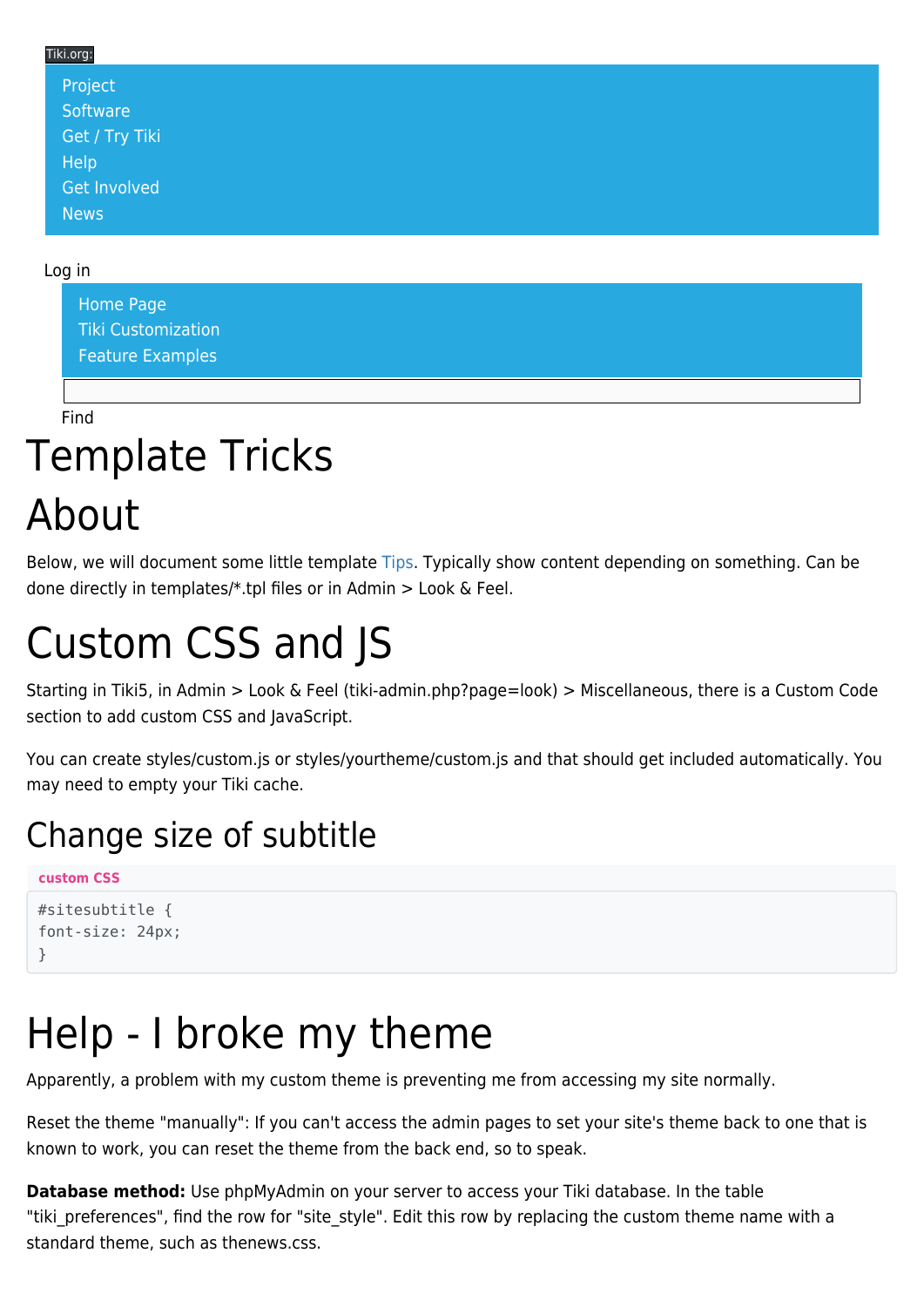**FTP method (easier):** Using your FTP client, go to the styles directory of your Tiki installation and rename the theme currently set as the site theme, such as by changing its ".css" file extension to ".txt". Tiki will revert to the default. Log in using the default theme and fix what is wrong. Also clear the site caches.

When trying out a new theme, it is much better to use the "switch theme" module to select it. Don't make a new and untried theme the site theme without first trying it out from the switch-theme module.

#### I am stuck in a theme

To change themes, you can point your browser to a non faulty theme:

- 1. Point your browser to: tiki-switch theme.php?theme=fivealive.css
- 2. Then, also check to Clear the cache with tiki-admin system.php?do=all

### If anything doesn't change

For some unknown reason the theme doesn't change. Look directly in the database in *tiki preferences*<sup>1</sup> look at:

```
UPDATE
  `tiki_preferences`
SET
   `value` = 'fivealive.css'
WHERE
   `tiki_preferences`.`name` = 'style';
```
# Howto

### Escaping variables used in Smarty

When modifying templates, it is important to check that variables that display output on screen be escaped except in certain circumstances, to act as a safeguard agains unfiltered user input being displayed back on the page. The question is when to escape and when not to escape? See <http://www.smarty.net/docs/en/language.modifier.escape.tpl>

- If the output of your template will be used in another template **as a variable that will be escaped there**, then there is no need to escape it the first time as it will lead to double escaping.
- If the variable is expected to possibly contain HTML, then it cannot be escaped otherwise the HTML will be displayed as text on screen. In those cases, it is the responsibility of the code that generated the HTML (e.g. the wiki parser to ensure that the HTML output is filtered), and the code of the input user interface to perform filtering in case any user enters any HTML - only trusted users should be allowed to enter any HTML).
- If the variable is used for redisplaying what the user entered **in an input text field**, then it cannot be escaped otherwise it will lead to double escaping the next time the user submits the form.
- In all other cases, the variable should be escaped using the escape variable.
	- o Note that if the variable is to be used in a URL, then it must be escaped using the "url" method rather than just the standard method. See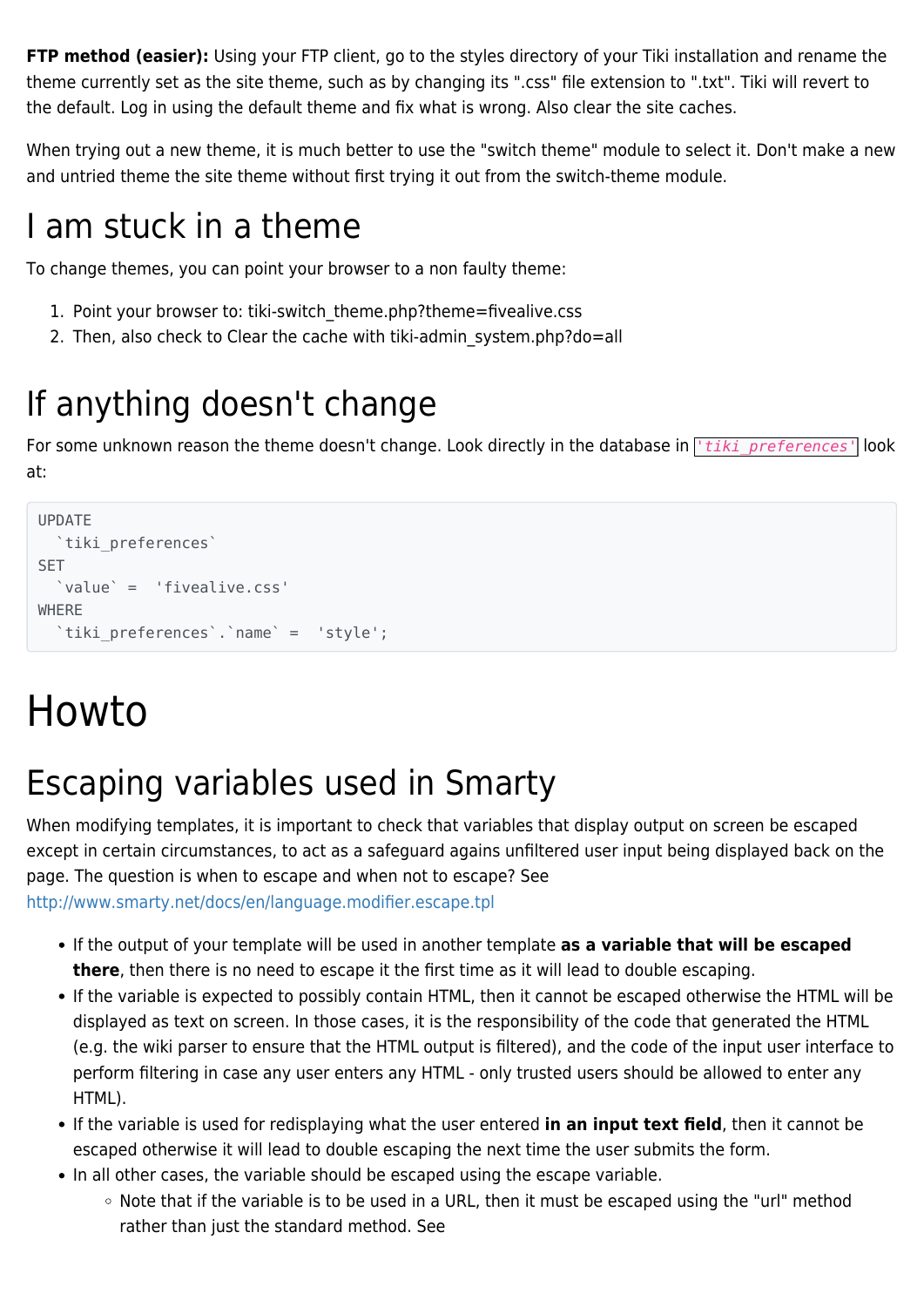#### Adding a print button only if current page is a wiki page

```
{if $page neq ''}
 <a title="{tr}Print{/tr}" href="tiki-print.php?page={$page|escape:"url"}">
   <img src="https://themes.tiki.org/show_image.php?id=54"/>{tr}Print{/tr}
 </a>\{/if\}
```
#### Adding some HTML (ex.: a logo) to the print version of wiki pages

**Admin - Look and Feel - Customization - HTML**

```
{if $SCRIPT_NAME eq '/tiki-print.php'}
<img src="http://themes.tiki.org/show_image.php?id=53" alt="Site Logo" style="border: none">
\{/if\}
```
#### Adding a "Hello John" indication

{if \$user} Hello {\$user}  $\{/if\}$ 

#### Adding content only for a group In content

• [PluginGroup](http://doc.tiki.org/PluginGroup)

#### In a template

```
{if 'Admins'|in_group or 'Editors'|in_group}
   You are a member of the Admins or Editors group.
\{/if\}
```
#### Adding content only for a permission

```
{if $tiki_p_admin eq 'y'}
You have full admin rights
\{/\textit{if}\}
```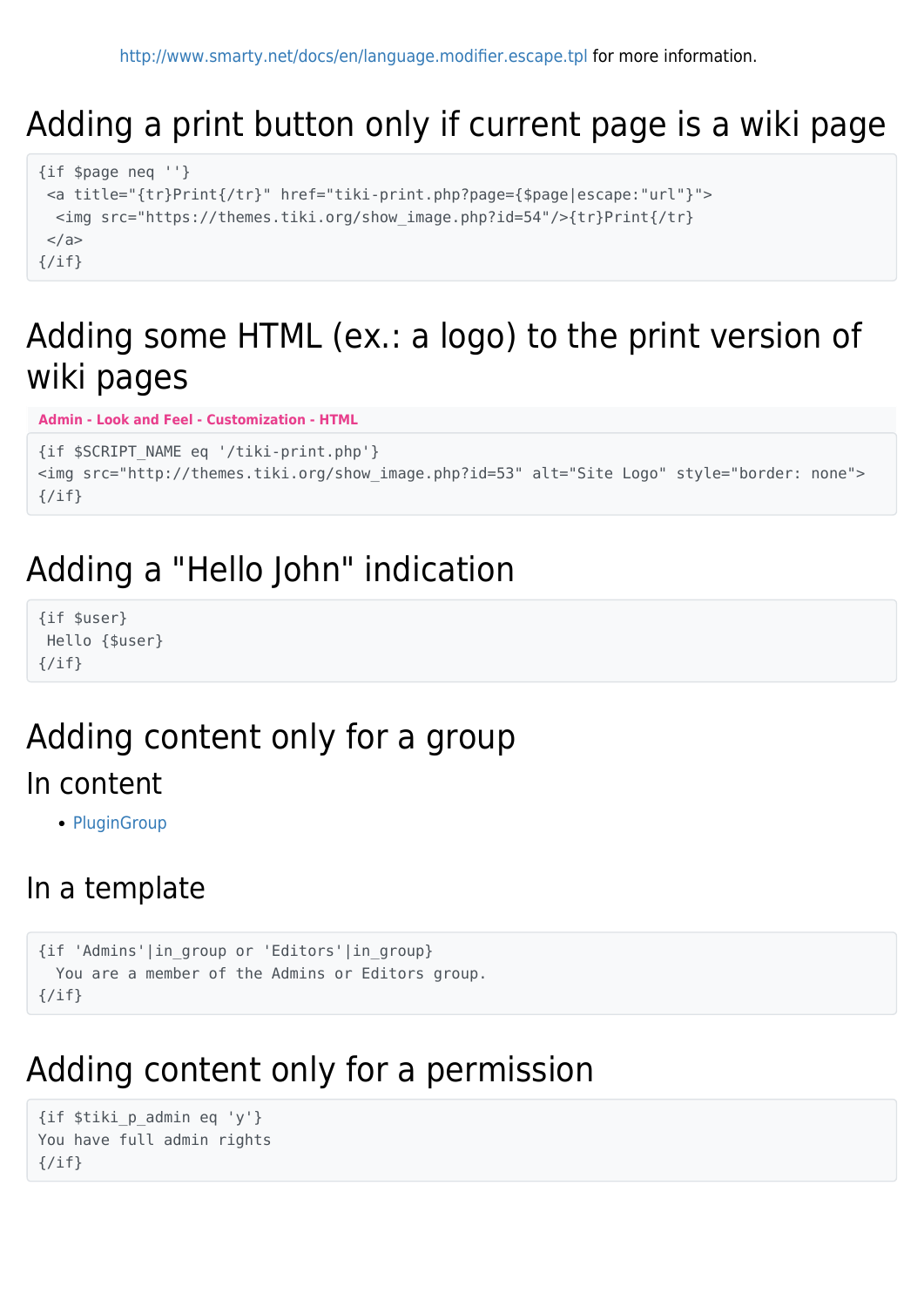#### Adding content only for a preference

```
{if $prefs.feature_wiki eq "y"}
 The Wiki feature is on
\{/if\}
```
#### Dislay the value of a Tiki preference in content

[https://doc.tiki.org/PluginSmarty#Display\\_a\\_Tiki\\_preference\\_in\\_content\\_such\\_as\\_a\\_wiki\\_page](https://doc.tiki.org/PluginSmarty#Display_a_Tiki_preference_in_content_such_as_a_wiki_page)

#### Adding content only for a category

```
{if isset($objectCategoryIds) and in_array(257, $objectCategoryIds)}
  show this
\{/if\}
```
#### Display content conditional to current language

```
{if $prefs.language eq "fr"}
  <a href="accueil">
{elseif $prefs.language eq "es"}
 <a href="inicio">
{else}
 <a href="tiki-index.php">
{/if}{tr}Home{/tr}</a>
```
This is an Smarty block to display only if language matches. It's one quick hack like [PluginLang,](http://doc.tiki.org/PluginLang) but to use in modules and templates.

```
Example:
{translation lang="en"}Hello{/translation}
{translation lang="pt-br"}Olá{/translation}
```
If the current language is en, Hello will be displayed. If it is pt-br, Olá.

To make users switch language, you can add Module switch lang or hard code some links such as:

```
{if $prefs.language eq "fr"}
  <a href="tiki-switch_lang.php?language=fr">-English-</a>
  -Français-
 <a href="tiki-switch_lang.php?language=es">-Español-</a>
{elseif $prefs.language eq "es"}
 <a href="tiki-switch_lang.php?language=en">-English-</a>
 <a href="tiki-switch_lang.php?language=fr">-Français-</a>
  -Español-
{else}
  -English-
  <a href="tiki-switch_lang.php?language=fr">-Français-</a>
```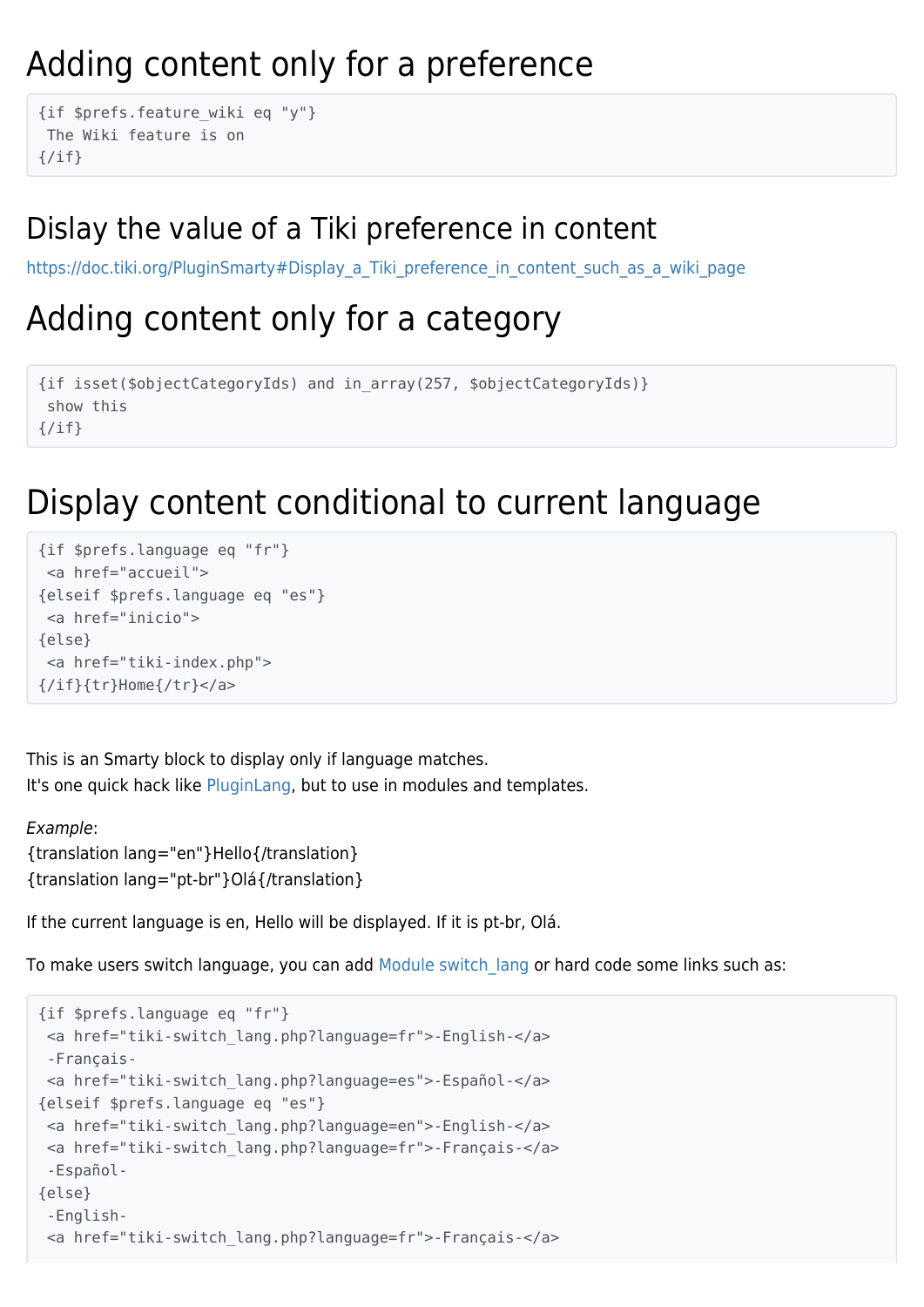#### How to know where something is in a template?

Admin > Look & Feel > Add HTML comment at start and end of each Smarty template (TPL). Then, clear your template cache (tiki-admin\_system.php?do=templates\_c)

The system name for this feature is "log\_tpl". Then, when you "view source" with your browser, you will see which template was used to create it.

Make sure to turn off once you go into production, or else your email notifications will also have a note!

#### How do I know which template to modify to affect the look & feel of a specific URL?

Generally, if the page name is tiki-abc.php, look templates/tiki-abc.tpl

If you can't find it:

- 1. Activate the "Smarty Template usage indicator" in tiki-admin.php
- 2. You need to clear the template cache (tiki-admin\_system.php?do=templates\_c) for this change to be taken into effect.
- 3. You can then check the final page source to see what code is produced by what Smarty template file. (View HTML source from your browser)

As indicated on that page, "Use only for development, not in production because these warnings are added to emails as well, and visible to the users"

#### How do I change the email messages?

Look in: templates/mail/

Ex.: templates/mail/share\_subject.tpl contains

{tr}A friend sends you a link from: {/tr} {\$mail\_site}

You have three options:

- 1. Modify that file
	- $\circ$  If you update your site via FTP, this will break at the next upgrade
- 2. Copy that file into your custom theme and modify it there
	- ex.: templates/styles/mycustomestylehere/mail/share\_subject.tpl
	- Thus, when you upgrade via FTP, this file will remain. However, you should check for changes in the original file
- 3. Use the [Interface Translation](http://doc.tiki.org/Interface%20Translation) features of Tiki.
	- You should do this for any language you use. Even if your site is only in English, you can use the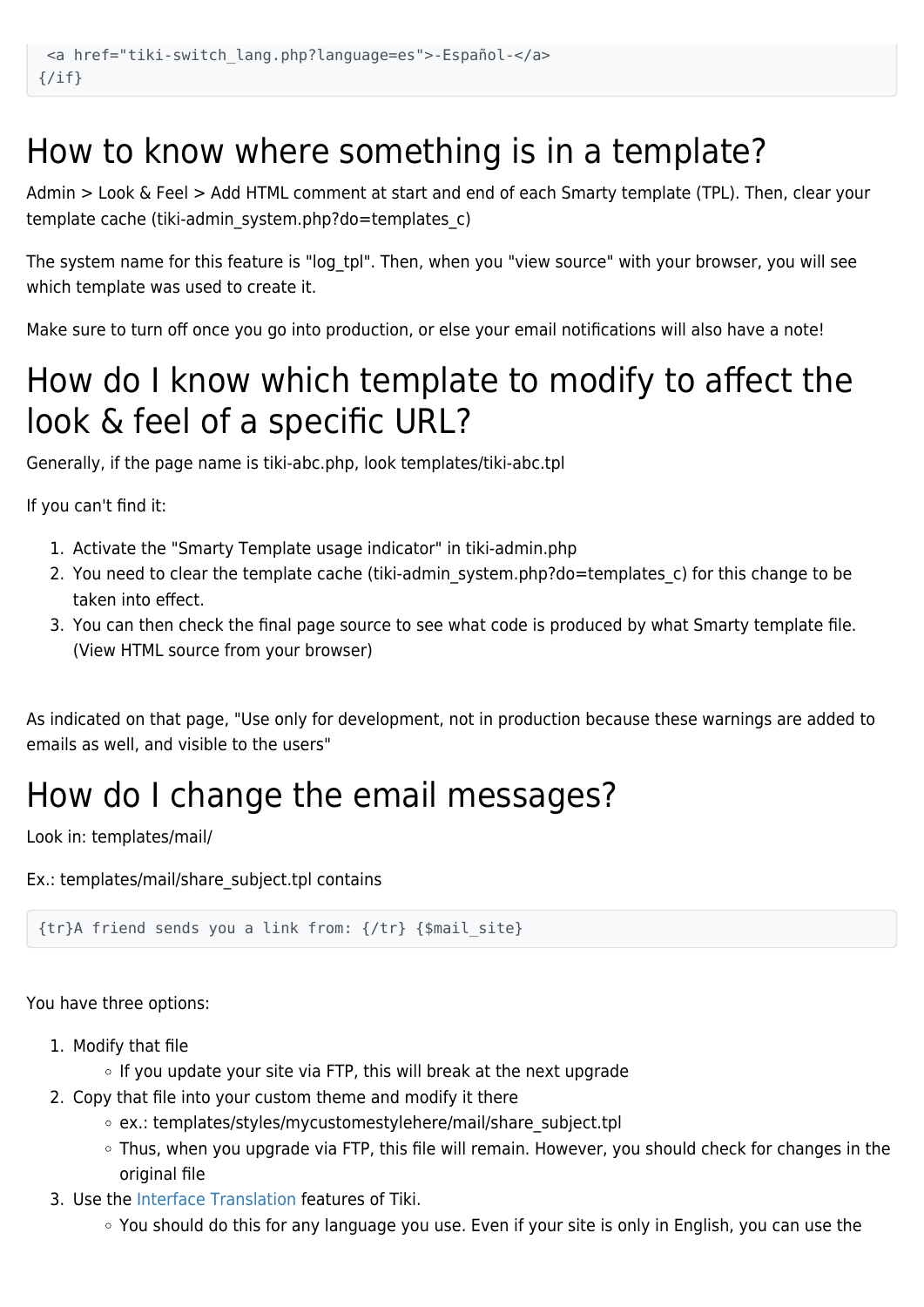English to English translation file to have custom strings and keep your Tiki code untouched and make upgrades easier (pretty nifty if you ask me!)

After any file change, make sure to empty all your cache

#### How to show content just when in certain pages/features. Ex.: tiki-searchresults.php

So if you want to modify tiki-searchresults.php, you find templates/tiki-searchresults.tpl

#### For the container

templates/tiki.tpl is the master container.

Say you want to affect the master container based on the current page, you can do

```
{if $mid eq "tiki-searchresults.tpl"}
   bla bla
 \{/if\}
```
#### Add a Banner for each Blog, like a personal logo header

add the following code in **Site Ads and Banners Content:**in **Site Ads and Banners** section in Administration menu. <http://www.yoursite.com/tiki-admin.php?page=ads>

this exemple shown a banner set in zone 'ZoneName' if the blogid #2 is active.

```
{if $blogId eq '2'}
  {banner zone=ZoneName}
 \{if}
```
#### How to force switch Theme for Anonymous

You could use the Group Theme feature but it seems broken currently in Tiki 5 so here's a workaround using JavaScript code in Admin > Look & Feel > General Layout > Custom HTML <head> Content ("Registered users can switch themes" - preference name change theme - must be enabled):

```
{if !$user and $prefs.style ne "jqui.css"}<script type="text/javascript">
<! -window.location = "tiki-switch theme.php?theme=jqui.css"
//-->
</script>{/if}
```
#### How to make a page full width (no side columns but header and body): Liquid-width

Web pages can be liquid-width (using 100% of the browser viewport from left to right) or fixed-width (using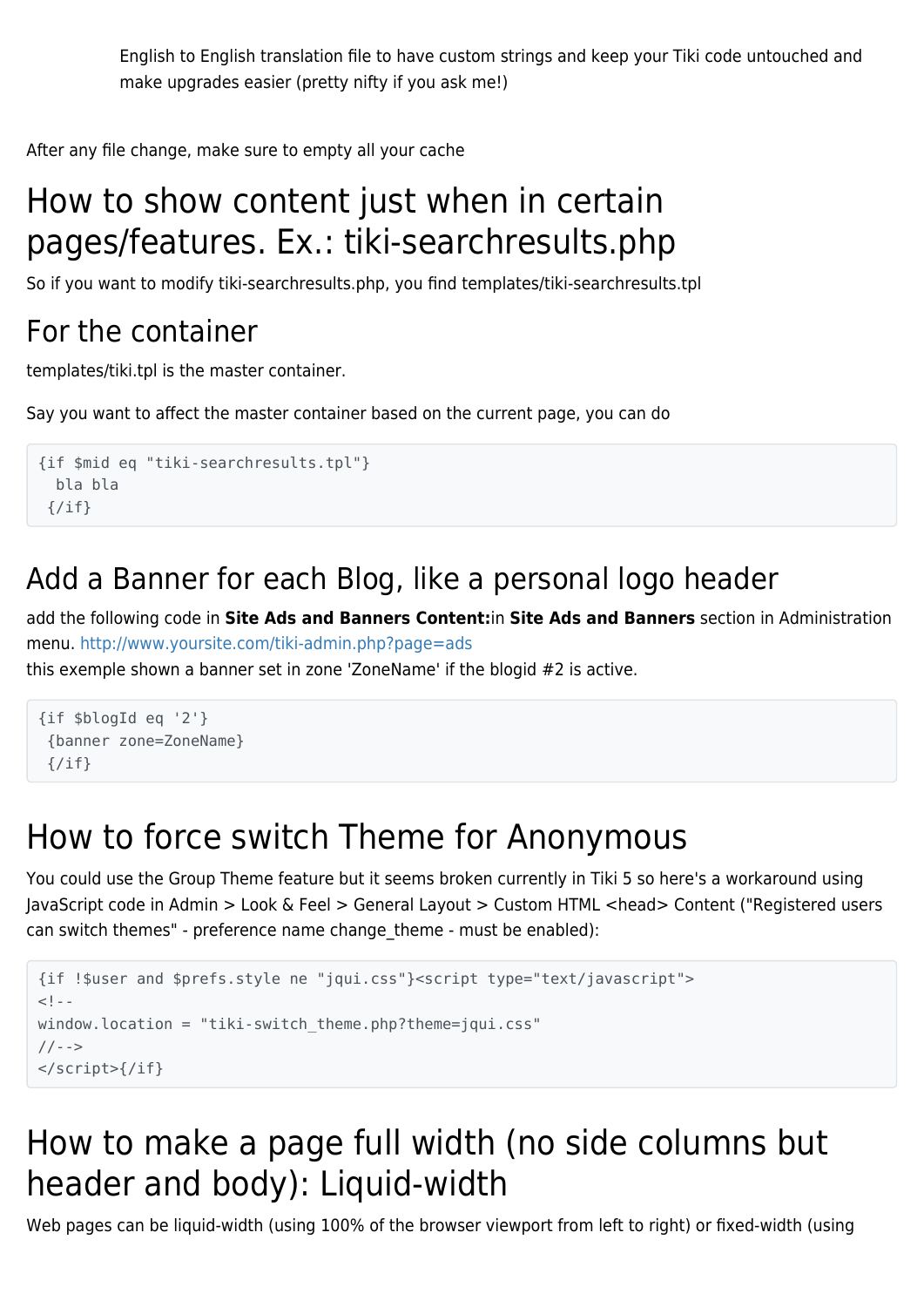some part of the total width). Bootstrap uses a container class div to limit the width of the web page's content to 1170px (default) in the center of the screen. But sometimes, for the graphic design or other reason, we want to have one or more page sections that don't have this width limitation.

See [Liquid-width section in page](https://themes.tiki.org/Liquid-width-section-in-page)

#### Add wiki syntax in Custom code text areas of Look & Feel

```
{wiki}{literal}
::My wiki code::
{/literal}{/wiki}
```
This works until [Tiki6](http://doc.tiki.org/Tiki6), because starting in [Tiki7](http://doc.tiki.org/Tiki7), all the zones are now drag & drop [modules](http://doc.tiki.org/modules)

### Add JavaScript tracking code

See [Piwik](http://doc.tiki.org/Piwik) example.

#### Add your own PHP code

You can add PHP to Smarty using the [php smarty tag](http://www.smarty.net/docs/en/language.function.php.tpl), but for this to work, you need to deactivate the Smarty Security (which is on by default). A safer and better way is to [Create your own Smarty plugin.](http://tikiwiki.svn.sourceforge.net/viewvc/tikiwiki/trunk/lib/smarty_tiki/)

#### Add Post-It Notes

See [Custom Code HowTo - Post-It Notes](http://doc.tiki.org/Custom%20Code%20HowTo%20-%20Post-It%20Notes)

# Add a top-level menu

#### Until Tiki6

tiki-admin.php?page=look -> General Layout options -> Secondary site menu custom code

```
replace 47 with your actual menu ID
{menu id=47 css=y type=horiz}
```
#### Tiki7 and above

This is easier now, and you can use [Module menu,](http://doc.tiki.org/Module%20menu) which you can drag & drop (and double click to edit parameters) at tiki-admin\_modules.php

You need to set the params to the module such as nobox=y, etc...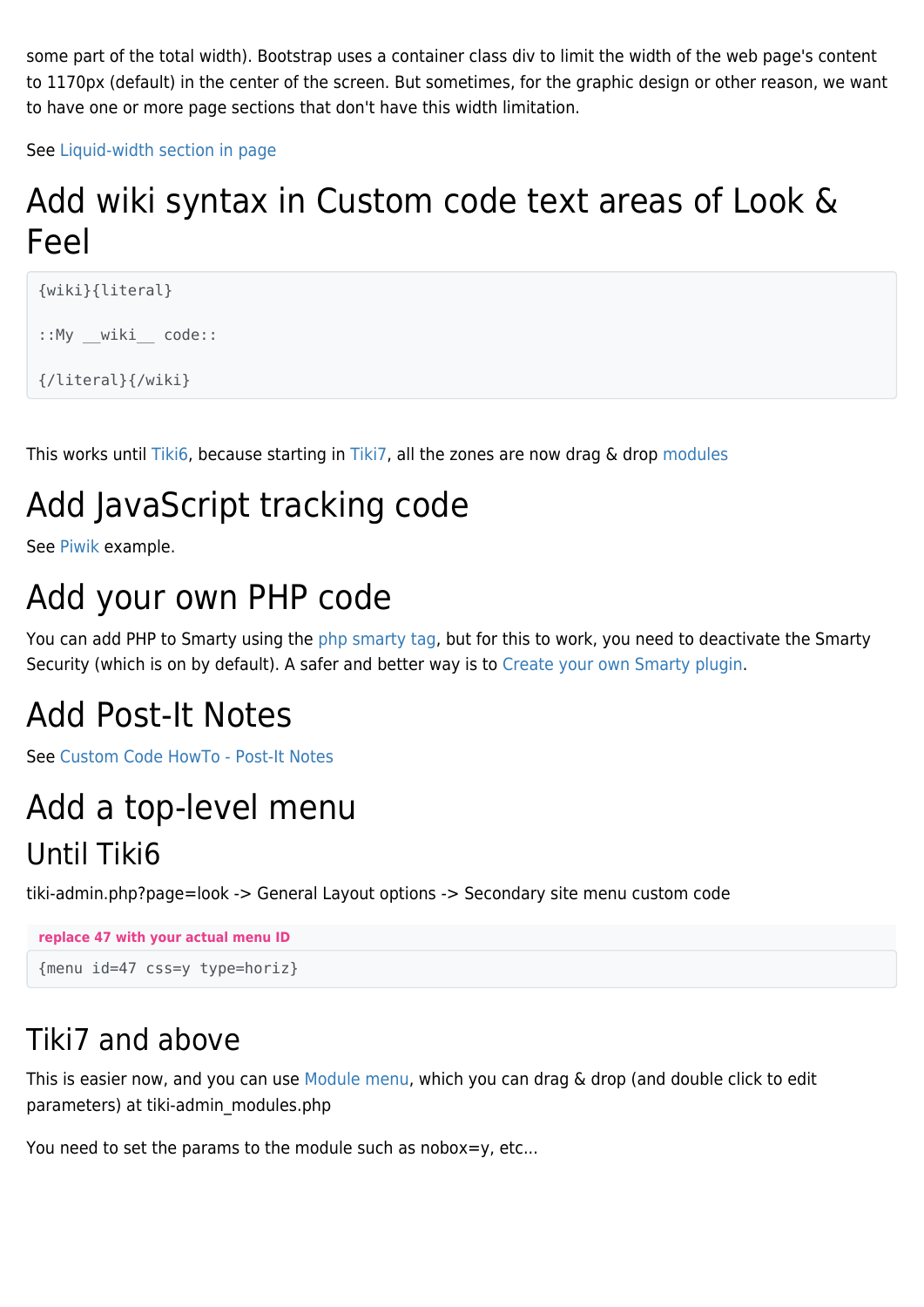#### Timed content

• [PluginContent](http://doc.tiki.org/PluginContent)

### Dynamic content

- [PluginRcontent](http://doc.tiki.org/PluginRcontent)
- Module random pages

#### Show the content without columns

point your browser like this example: tiki-index\_p.php?page=i18n

Or use [PluginAppFrame](http://doc.tiki.org/PluginAppFrame) or [PluginLayout](http://doc.tiki.org/PluginLayout)

### Add a wiki page in module

[Module menupage](http://doc.tiki.org/Module%20menupage)

#### How to Add Custom jQuery Code Using the Custom Code Textareas

[Custom Code HowTo - jQuery](http://doc.tiki.org/Custom%20Code%20HowTo%20-%20jQuery)

## Debug

Put in a template or in Look & Feel custom code to have a popup with information on all the variables, at each page refresh.

{debug}

To avoid driving your users mad  $\bigcirc$ 

```
{if $user eq 'admin'}
  {debug}
\{/if\}
```
### Categories used in templates

```
Admin -> Category -> Categories used in templates (TPL)
(categories_used_in_tpl)
```
#### How to use? Something like [http://doc.tiki.org/Category+Admin#Using\\_the\\_current\\_object\\_categories\\_in\\_a\\_tpl](http://doc.tiki.org/Category+Admin#Using_the_current_object_categories_in_a_tpl) [another](http://dev.tiki.org/Hello+World#To_do_something_specific_in_a_template_ex.:_tiki.tpl_conditional_to_the_current_item_being_in_a_category._Ex.:_different_header_picture.)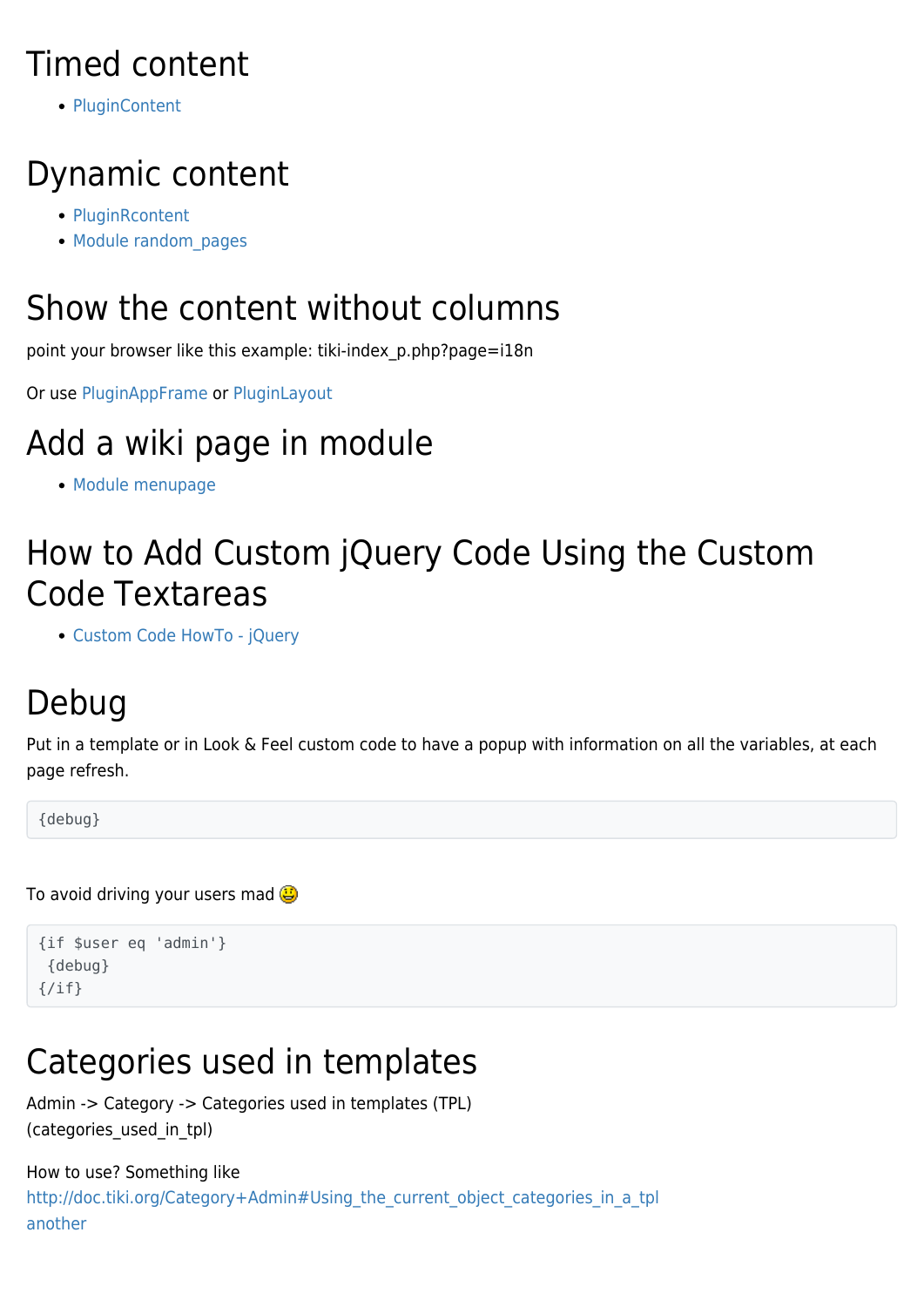To determine **if** an object is categorized, use:

```
{if !empty($objectCategoryIds)}
NOT categorized
{else}
AM categorized
{/if}
```
#### Show or hide modules by category

This is a new native feature in [Tiki8](http://doc.tiki.org/Tiki8). Just admin any module and indicate when to hide/show as you would edit any module param...

#### Section

```
{if $section eq "blogs"}
   text shown just when in one of the blog pages
 \{/\textit{if}\}
```
#### Perspective

The current perspective ID is not available to the templates. However, you can simply use the value of something that was overridden in this template. This could be in one of the Site identity fields.

```
To change the menu depending on the Site title
{if $prefs.sitetitle eq "Workspace Sales" colors="smarty"}
   {phplayers id=45 type=horiz css=y}
{else}
   {phplayers id=47 type=horiz css=y}
```
#### Variables

{/if}

#### Dynamic variables

[Dynamic variables](http://doc.tiki.org/Dynamic%20variables)

#### Use current page name as content

[How to display URL param in a page or the page name or the user name](http://doc.tiki.org/Advanced+Wiki+Syntax+usage+examples#How_to_display_URL_param_in_a_page_or_the_page_name_or_the_user_name)

#### Alternate view of wiki content

#### Raw

[http://themes.tiki.org/tiki-index\\_raw.php?page=Template+Tricks](http://themes.tiki.org/tiki-index_raw.php?page=Template+Tricks)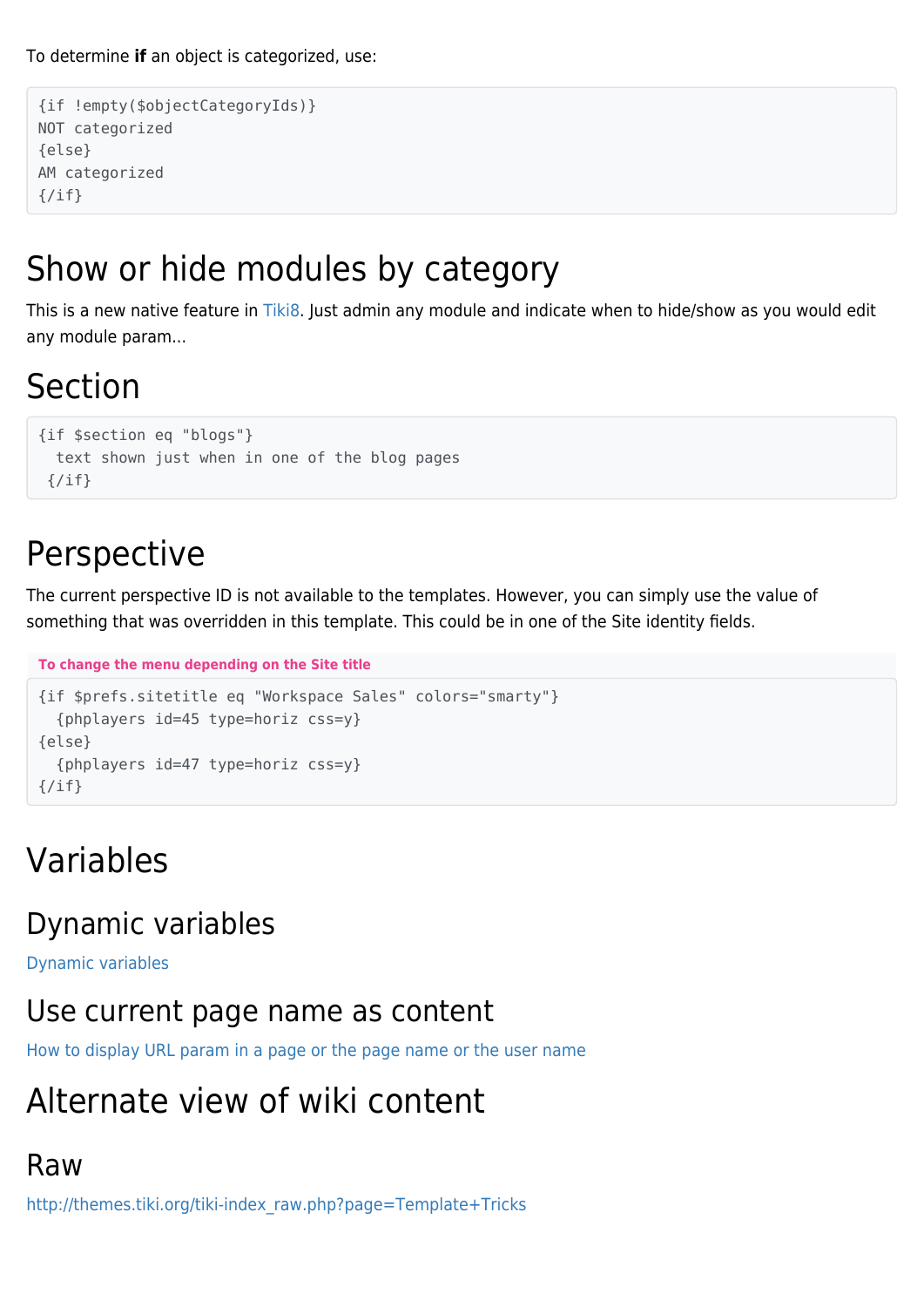#### Middle only, useful to include in an iframe

[http://themes.tiki.org/tiki-index\\_p.php?page=Template+Tricks](http://themes.tiki.org/tiki-index_p.php?page=Template+Tricks)

#### Fullscreen

works for all features, not just wiki pages <http://themes.tiki.org/tiki-index.php?page=Template+Tricks&fullscreen=y>

related: doc[:Fullscreen](http://doc.tiki.org/Fullscreen) dev:[Fullscreen](http://dev.tiki.org/Fullscreen)

#### Slideshow

• [Slideshow](http://doc.tiki.org/Slideshow)

#### Mobile

• [Mobile](http://doc.tiki.org/Mobile)

#### Clearing cache

 $\bullet$  [cache](http://doc.tiki.org/cache)

# Improve communication for planned maintenance

If your site changes hosts, you may have time to plan a nice message on the maintenance page of the old host. The maintenance mode only permits a short sentence, as the maintenance page should work even if the database is unavailable.

This is the part of tiki-error simple.php you are looking for.

```
Section of tiki-error_simple.php
echo '</p>
<form name="loginbox" action="tiki-login.php?page=tikiIndex" method="post">
```
Note that all is into a  $\langle$ pre $>$  tag, so don't forget the line breaks. Also, handle single quotes with care.

#### **new example message**

```
echo '</p>
The site xxxxxx.xxx is being transferred between servers between 19:30 and ca. 21:00 GMT
today, 29 December 2011.
Access during this time may be interrupted for short periods. No editing of pages and no
posting will be possible during this time.
```
While the new location is being propagated over the Internet (can take hours) you can <a